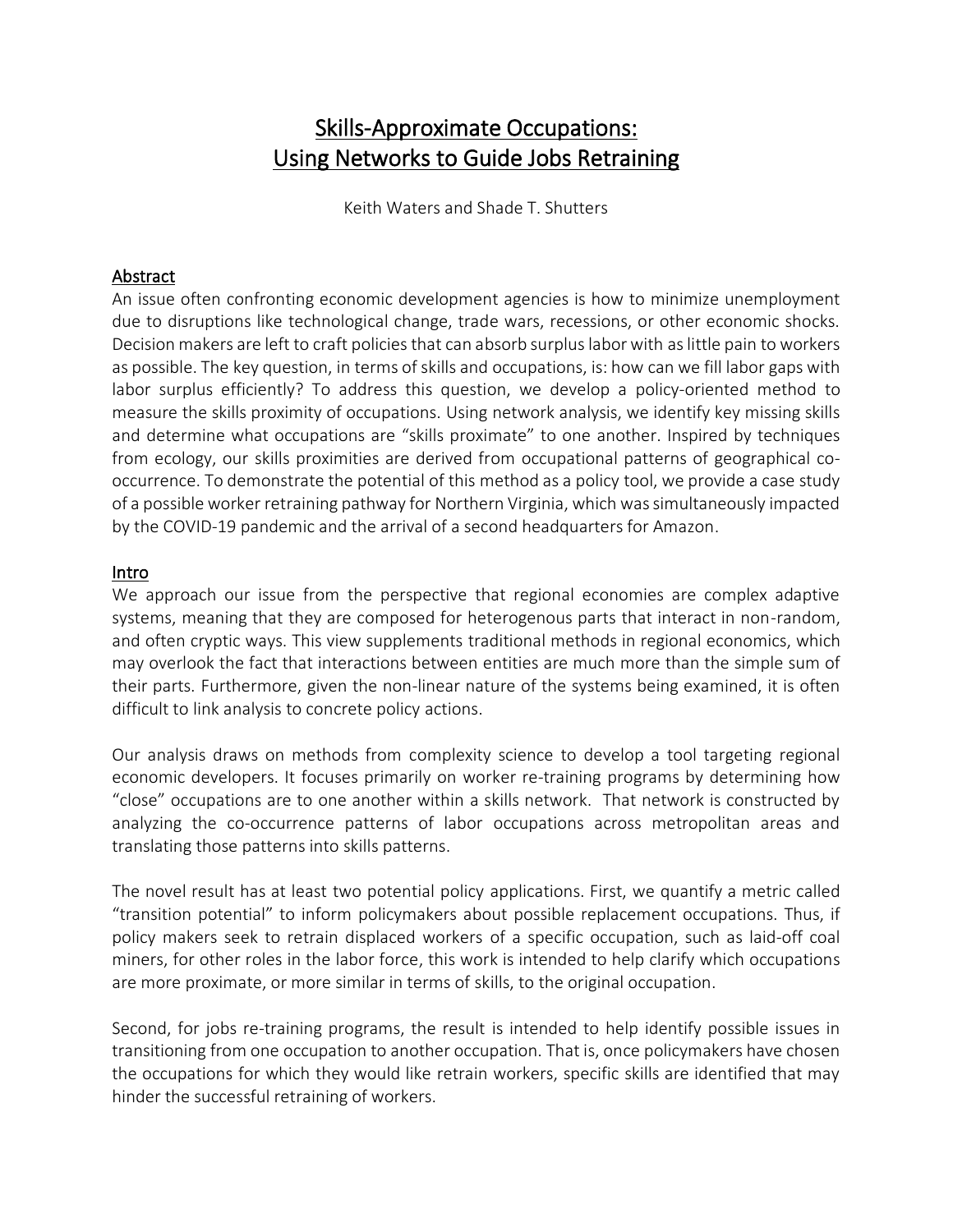With these goals in mind, the rest of this paper is organized as follows. First, a brief background is provided for context. The data and methodology are then provided, with key aspects highlighted using illustrative examples. Finally, the methodology is applied to Northern Virginia as a case study of how the tool is anticipated to be used. A brief conclusion summarizes and offers future direction.

# **Background**

Complex systems are generally characterized as systems composed of numerous independent, but interlinked parts whose interactions aggregate non-linearly to more than the simple sum of their parts (Slaper, 2019). Complex systems typically exhibit non-intuitive behavior over time, with outcomes of the system being path-dependent on previous developments and emerging from the myriad interactions of the system's components (Mitchel, 2009).

The leading approach to understanding and quantifying the internal structure and dynamics of complex systems is through network analysis. Network analysis is a set of statistical tools and techniques that examine empirical data in order to understand how both the interactions among individual components of a system and characteristics of the entire network (Jackson, 2008).

Among the most well-known examples of the application of network analysis to economies is that of Hidalgo and Hausman (2009) who examine international trade as a bi-partite network. In this work, the authors imagine both countries and traded goods as nodes, with the linkages between the nodes being trade flows, to build an "atlas of economic complexity".

At the sub-national regional level, the idea of related and unrelated variety (Frenken, Van Oort, Verburg, 2007) can be viewed using network analysis (Hidalgo et al, 2018). An interesting application of network analysis has been the application of networks to Input-Output tables (Essletzbichler, 2015; Han and Goetz, 2019). Others have used the technique to build regional networks of interacting industries (O'Clery et al, 2019).

Examining occupational data, Muneepeerakul et al (2013) develop a methodology to construct an "occupation space". Using the co-occurrence patterns of occupations within MSAs the authors build a network of inter-connected occupations. The interdependencies between occupations are used as edge weights in this network while the nodes are occupations. Those weights are then used to estimate the likelihood that a region will add a new occupation to existing portfolio of jobs. This likelihood, or "transition potential" was used to estimate the ease with which US regions could transition to a creative (Shutters et al, 2015) or green economy (Shutters et al, 2016).

However, occupations are often used as a proxy for the set of skills embodied by workers of each occupation. Thus, there researchers have begun to analyze the similarity between occupations by analyzing each occupation's underlying skills profile (Kok and Weel, 2014; Alabdulkareem et al, 2018; Farhina et al, 2019). Here we implement the method of Muneepeerakul et al (2013) as extended by Shutters and Waters (2020) to calculate the skills proximity of occupations. Using socalled occupational elements to decompose occupations into a set of skills, activities, and abilities,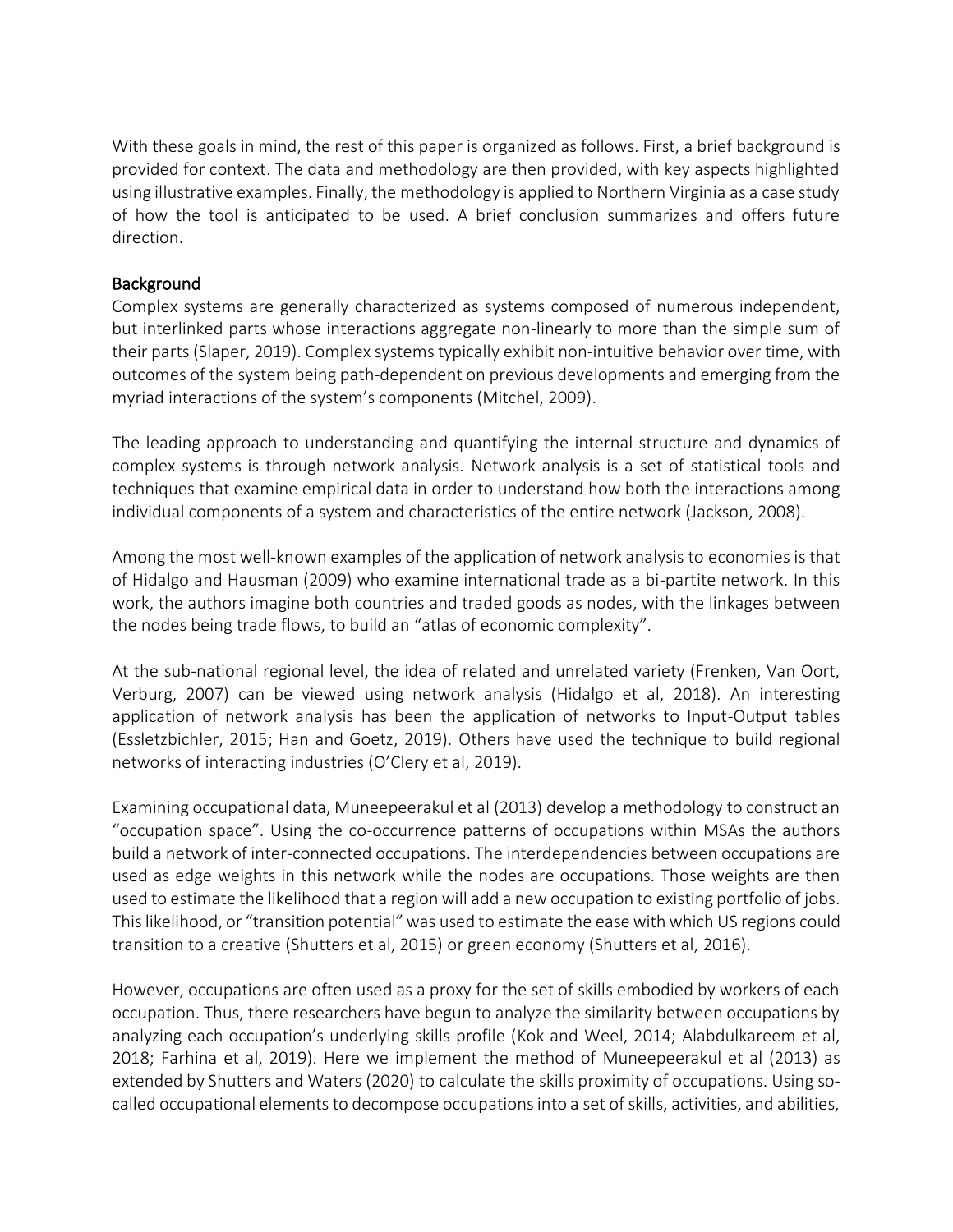we examine the co-occurrence of elements to uncover otherwise unseen linkages between elements. Hereafter we refer to these elements collectively as "skills". Skills, and interlinkages between them as defined by their co-occurrences, are then re-imagined as a network. We then locate individual occupations within that skills network and quantify the proximity of any two occupations.

# Data

Our analysis relies on two principal datasets. The first dataset is the Occupational Information Network (O\*Net). O\*Net data depict several hundred attributes of occupations such as required skills, activities, abilities, and other job characteristics, referred to collectively as elements. Two metrics are captured for each element, one depicting the level of at which the element needs to be performed and a second that captures the importance of the element to the occupation. Here, we use the level of each element taken from O\*Net version 24.2 (National Center for O\*NET Development, 2020). For the remainder of this analysis, we synonymously refer to elements as skills.

The second dataset is the Bureau of Labor Statistic's Occupational Employment Statistics (OES) dataset. OES data are published annually and provide estimates of employment and wages for occupations as defined by the Standard Occupation Classifications system. The May 2018 data are used for this study (US Bureau of Labor Statistics, 2019).

Our units of analysis are U.S. Metropolitan Statistical Areas (MSA). MSAs are defined as regional economic units, based primarily on commuting patterns. While MSAs are the primary regions used, OES data are reported for an alternate geographic unit in the six states comprising New England, called New England City and Town Areas (NECTAs). These regions are used for consistency with OES data and does not impact our analysis as the OES geographic units are the only geographic data used here.

# Method

As a broad overview, the proposed methodology has three basic steps. First, create a skills network that is composed of skills as nodes and co-occurrence values derived from skills co-occurrence at the regional level as edges. Second, identify the origin nodes and the destination nodes. Finally, calculate the transition potential between the origin nodes and each destination node before accumulating transition potentials to produce an aggregate statistic measuring the skills proximity of two occupations.

# *Skills Co-Occurrence*

To begin we create a matrix of occupational skills at the regional level. Following the notation of Shutters & Waters (2020), the aggregate level of skill *i* for a given MSA is defined as:

$$
s_{i,m} = \sum_{o} l_{i,o} w_{o,m} \tag{1}
$$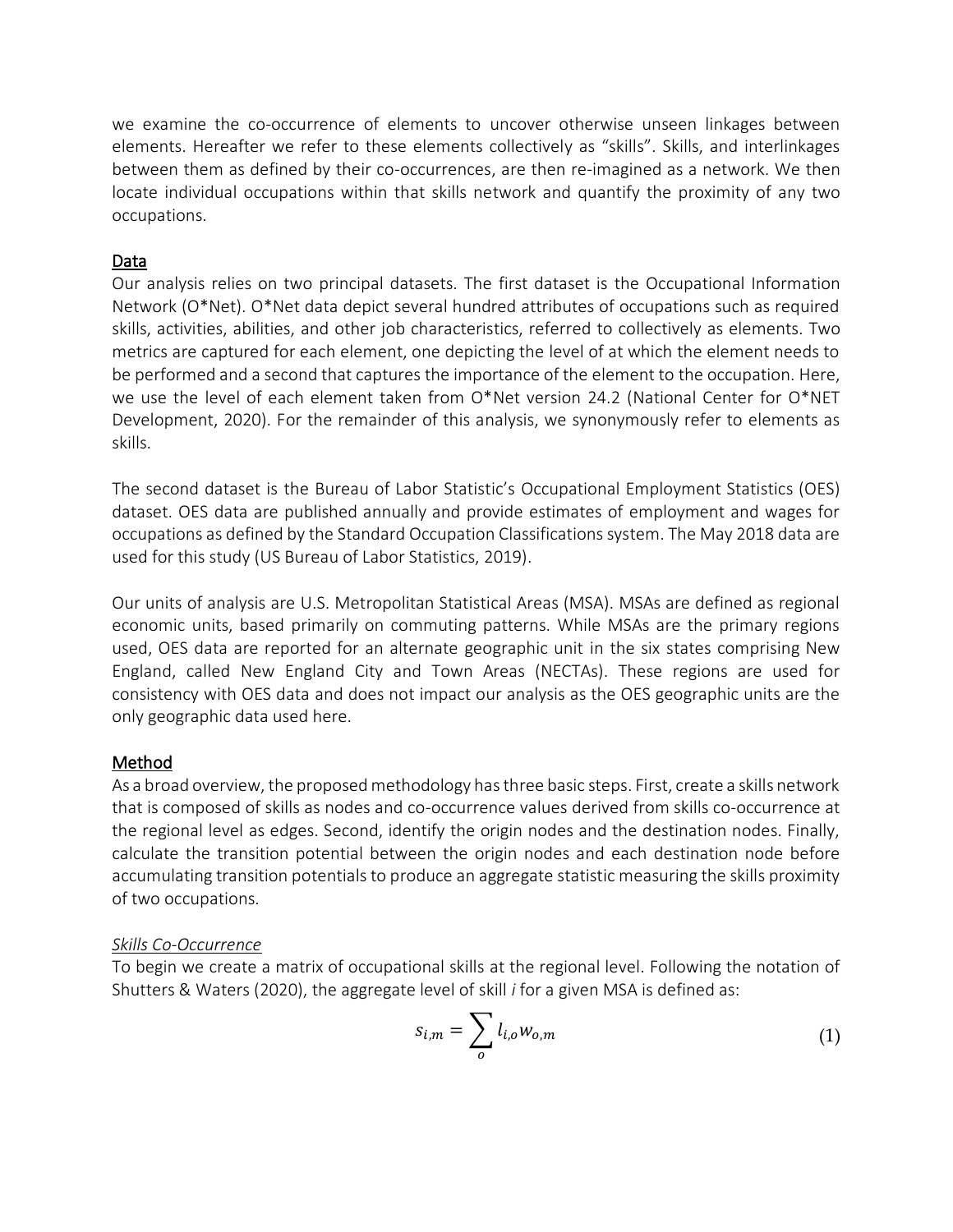where  $l_{i,o}$  is the level of skill *i* characteristic of occupation *o* and  $w_{o,m}$  is the number of workers employed in occupation *o* in MSA *m*.

MSA skills aggregates are then compared to the total level of skills in the system using location quotients (*LQ*), which are widely used. Formally,

$$
LQ_{i,m} = \frac{(s_{i,m}/\Sigma_i s_{i,m})}{(\Sigma_m s_{i,m}/\Sigma_m \Sigma_i s_{i,m})}.
$$
 (2)

The location quotient matrix resulting from equation 2 is then analyzed with the co-occurrence measure, more commonly used in ecology. Here, co-occurrence compares how often two skills appear together with how often they would appear together if they were independent. Two skills that co-occur more often than would be anticipated at random are interpreted to indicate a possible interdependence between the skills. Formally,

$$
x_{i,j} = \frac{P[LQ_{i,m} > 1, LQ_{j,m} > 1]}{P[LQ_{i,m'} > 1]P[LQ_{j,m''} > 1]} - 1,
$$
\n(3)

where *x* is termed the interdependence between *i* and *j*. As before, *m*, *m'* and *m"* are randomly selected MSAs. The interdependence measure is the conditional probability that *i* and *j* are specialized in the same city over the marginal probability of each appearing in a city at random. We then subtract 1 so that two skills appearing together less frequently than expected by chance have a negative interdependence and those appearing together more frequently have positive interdependence.

The interdependence values calculated in equation 4 results in a symmetric matrix. Matrices can be recast as networks (Jackson, 2008). We recast this matrix as a network in which we identify the location of occupations to determine the proximity of all occupations to all other occupations.

#### *Skills Approximate Occupations*

With the calculated interdependence values of each skill at the regional level, we now turn our attention to a policy application. The policy application pursued here is to use the skills network to help with occupational transitions. Before defining the method by which we use to measure the proximity of two occupations, as well as skills that may cause issues, we provide some broader discussion about when such a tool may be used.

To start, imagine that policy makers want to transition their workforce. Whether the policy makers have a transition in mind or not, the transition may begin by identifying origin and destination occupations. The origin occupation is the occupation that policy makers would like to move workers out of, and the destination occupation is the occupation that policy makers would like to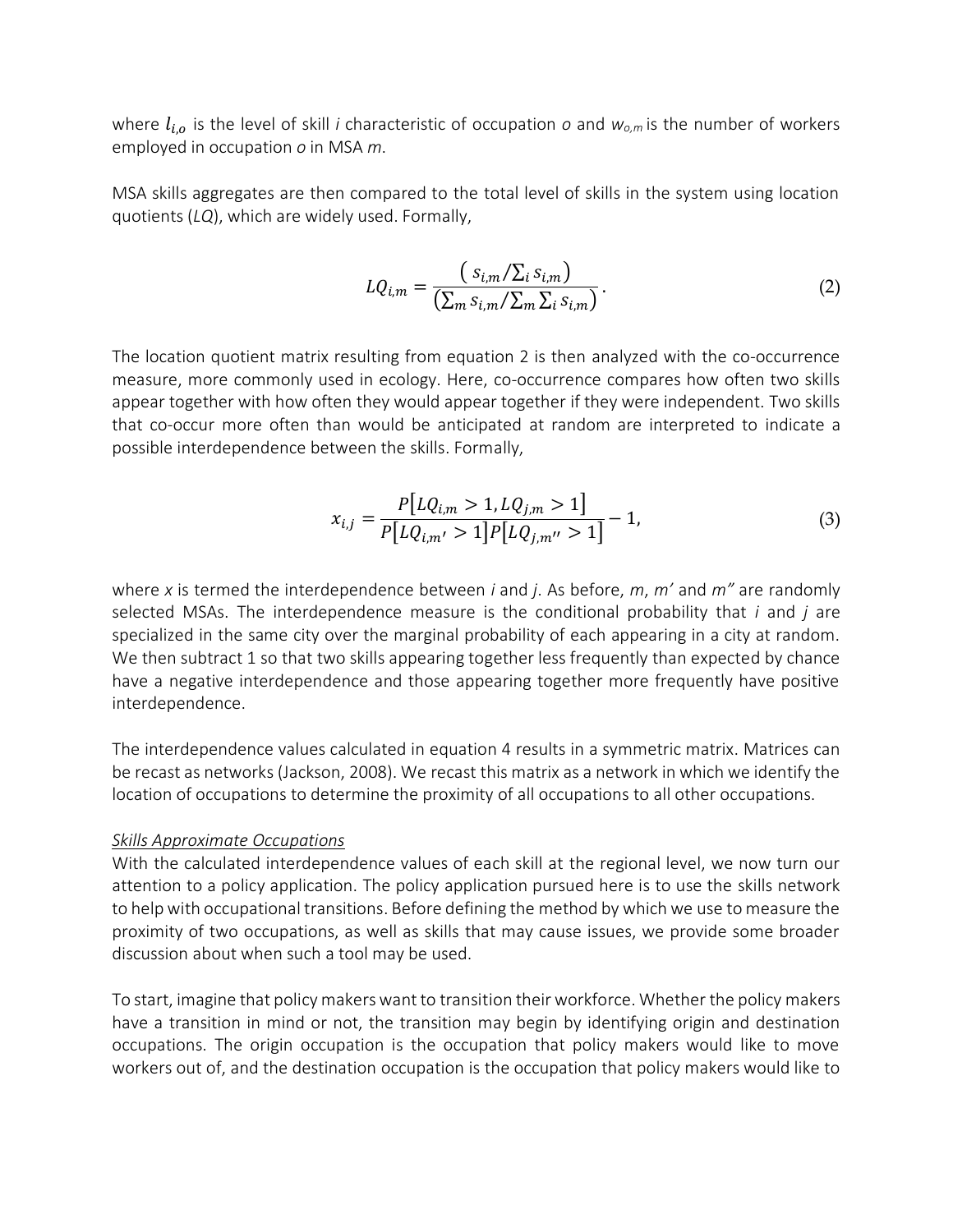move workers into. Policy makers are likely to want to identify the workers that will be targeted to help fill the gaps in the destination occupations with workers from the origin occupations.

A policy maker may identify an origin occupation to move workers out of for a number of reasons. For example, a policy maker may be aware of a surplus of workers resulting from a large layoff from a plant or from a shock to the economy that disrupted a sector. Another possibility is that a surplus of workers builds up slowly as the result of regional underperformance in a specific sector. Such occupations could be identified using traditional economic metrics such as shift-share analysis. Or, it may be the case that the policy maker has identified a destination occupation, perhaps that is growing quickly in the region, and is simply interested in the origin occupations that would need the least training to successfully perform the destination occupation.

Similarly, a policymaker may identify an origin occupation for a variety of reasons. For example, a local industry may be growing so fast that firms in the region can't hire qualified labor from within the region. Or, perhaps the policy maker is looking to diversify or specialize for a particular reason. In this case, the policy maker would have identified a destination occupation for some idiosyncratic reason

In general, the local context will be crucial to informing the process of choosing origin and destination workers. While the above examples are provided for illustrative purposes, the list is clearly not exhaustive.

Once origin occupations and destination occupations are chosen, we modify use two metrics to determine skills proximity of the origin and destination occupations. The first metric measures the transition potential to any given skill in the network developed by Muneepeerakul et al (2013). The second metric aggregates transition potential for all skills specialized by the origin occupation that are not specialized by the destination occupation developed by Shutters et al. (2015).

We start with the transition potential. Here transition potential measures the proximity of specialized skills (SOS) in the origin occupation to a single skill specialized by the destination occupation that is not specialized in the origin occupation. Using the notation from Shutters et al (2015), the transition probability is defined as

$$
V_i(SOS) = 1 - \prod_{j \in SOS} (1 - c(\zeta_{ij}P[LQ_i > 1])) \tag{4}
$$

where *j* is a skill that is specialized in the destination occupation and *SOS* are the specialized skills of the origin occupation not specialized in the destination occupation. As in Muneepeerakul (2013), *ζij* is the interdependence determined using co-occurrence, *LQ<sup>i</sup>* is the single probability that a skill is likely to be specialized in any MSA at random, and *c* is a scaling parameter. However, while Muneepeerakul et al (2013) locate MSAs within an occupation network, we locate occupations within a skills network.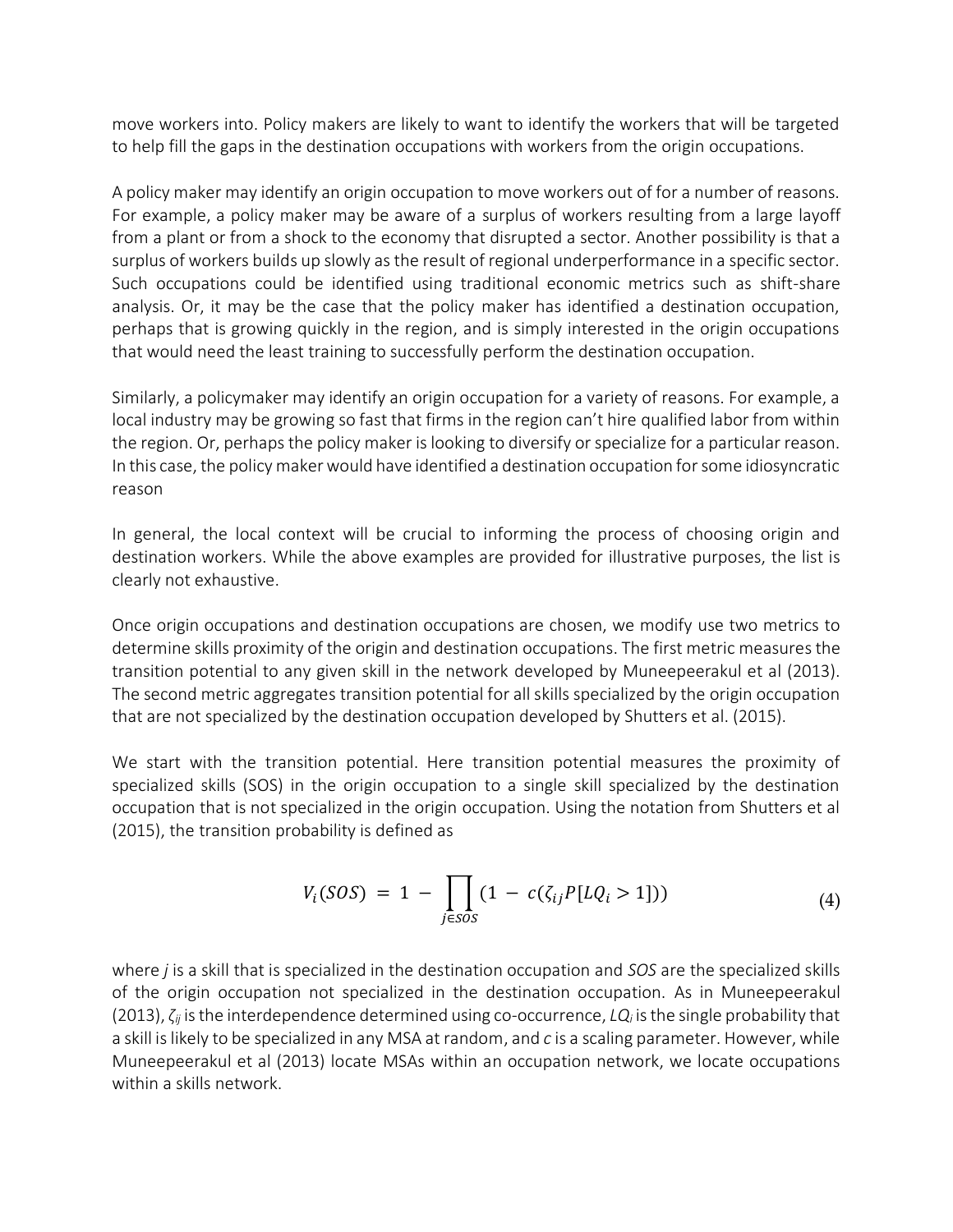It is important to note that a skills network may be constructed using two different co-occurrence patterns: how skills co-occur across occupations (Alabdulkareem et al, 2018) or how skills co-occur across MSAs (Shutters and Waters, 2020). In this study we use the latter method for two reasons. First, relationships between skills have been found to be robust across aggregation levels, with a dual lobed skills network emerging under both methodologies (Alabdulkareem et al, 2018; Shutters and Waters, 2020). Second, we expect the MSA-based skills network to uncover unexpected interlinkages between skills. That is, there are likely linkages between skills that are not captured within a single occupation but are captured at the more aggregate MSA level. We liken these inter-occupation skills linkages captured at the MSA level to inter-industry spillovers , commonly referred to as Jacobian externalities (Jacobs, 1969).

Given the alteration of scale, one modification to the original metric is required. The modification here is with regard to how origin and destination skills within occupations are selected. In Shutters et al (2015), the authors examine the possibility of transitioning to a "creative economy". To do this, the authors create an interdependence matrix using occupations. In this process, the authors identify location quotients of occupations greater than one as the "origin" and "destination" occupations. Because the current work locates an occupation in a skills network, we need an alternate way to define the set of skills of the origin occupation to compare to the destination's skills. Here we use the location quotient of skills within occupations to select origin and destination skills. This step closely follows the work of Alabdulkareem et al (2018). A matrix of the occupations by elements is constructed. Elements are weighted by the national employment levels in each occupation.

$$
LQ_{i,o} = \frac{(w_o s_{i,o} / \Sigma_i w_o s_{i,o})}{(\Sigma_o w_o s_{i,o} / \Sigma_o \Sigma_i w_o s_{i,o})}.
$$
\n(5)

The skills *LQ* of an occupation is the skills share of employment weighted skills for the occupation of interest as a ratio of the skills share of employment weighted skills for all occupations. A skill *LQ* greater than 1 implies that the skill is specialized in the occupation compared with all occupations and is thus a part of the origin or destination skill set used to calculate the transition potential.

The second metric from Shutters et al. (2015) used here is a version of their Creative Jobs Index. However, we re-term the metric the "skills proximity" of two occupations for generality. The skills proximity metric measures the transition potential of one occupation to another by averaging the transition potential of all the skills associated with the destination occupation from the origin occupation. Formally.

$$
C_j^{(Occ)} = \frac{1}{N_C} \sum_{i \in SOS_D} V_i (SOS_0^{(Occ)})^{1-\delta_i}
$$
 (6)

where *SOS<sup>D</sup>* is the set of skills that defines the destination occupation *j*. The parameter *δ* takes on a binary value; it is 0 when the origin occupation is does not specialize in the destination skill and 1 when the origin occupation specializes in the destination skill. See Shutters et al (2015) for a decomposition of this function.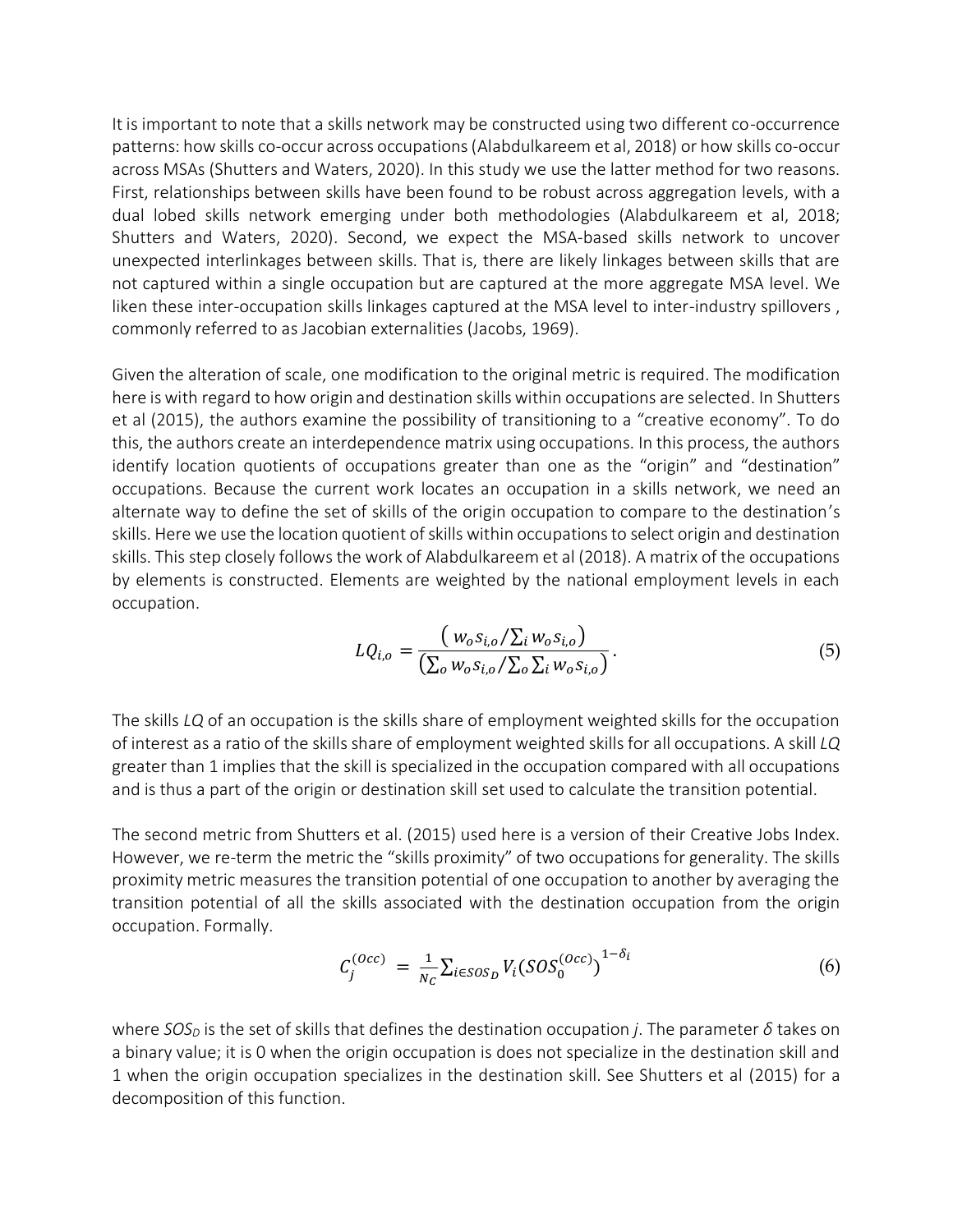As final notes, for all *V* and *C* presented here, the same scaling parameter as Muneepeerakul et al. (2013) is used, *c* = 0.002. Also, it should be noted that the proximity of two occupations is not symmetric. Given that the single marginal probabilities for the destination occupations are used, the resulting *V* and *C* measures are unequal between the same two occupations. The skills proximities of all occupation permutations are provided in Table 1 and Figure 1.

| Proximities          |          |  |  |  |
|----------------------|----------|--|--|--|
| <b>Summary Stats</b> |          |  |  |  |
| Count                | 566,256  |  |  |  |
| Mean                 | 0.460    |  |  |  |
| Std. Dev.            | 0.202    |  |  |  |
| Min.                 | $-0.045$ |  |  |  |
| 25th Percentile      | 0.308    |  |  |  |
| Median               | 0.456    |  |  |  |
| 75th Percentile      | 0.613    |  |  |  |
| Max.                 | 1.000    |  |  |  |

Table 1. Summary Statistics of Skill





We note at least two potential uses of this network technique in policy applications. First, the skills proximity measure can be used to select between two or more competing origin or destination occupations. For example, policy makers deciding between two or more destination occupations would choose the destination occupation that has a closer skills proximity, as it would provide the worker the shortest retraining path to a new position. This could also be the case for competing origin occupations from which to draw labor from. For a full example, we turn to a case study of Northern Virginia.

Second, once occupations have been selected, the transition potential can be used to identify destination skills that may be problematic in the transition process. Policy makers examining origin and destination occupations could identify which skills are the most distant from the destination occupation and flag these as skills requiring additional training to increase the likelihood of successful worker transitions to a new position.

# Case Study: Northern Virginia

We use occupation switching from leisure and hospitality in Northern Virginia as a case study to illustrate the proposed methodology. Two simultaneous events make this case study an illustrative example, the location of the second headquarters of Amazon and the Covid-19 pandemic.

First, Amazon recently announced that Northern Virginia would be the location of its second headquarters. While the company already has a significant footprint in the region, most notably with its Amazon Web Services unit, the opening of its second headquarters promisesto bring more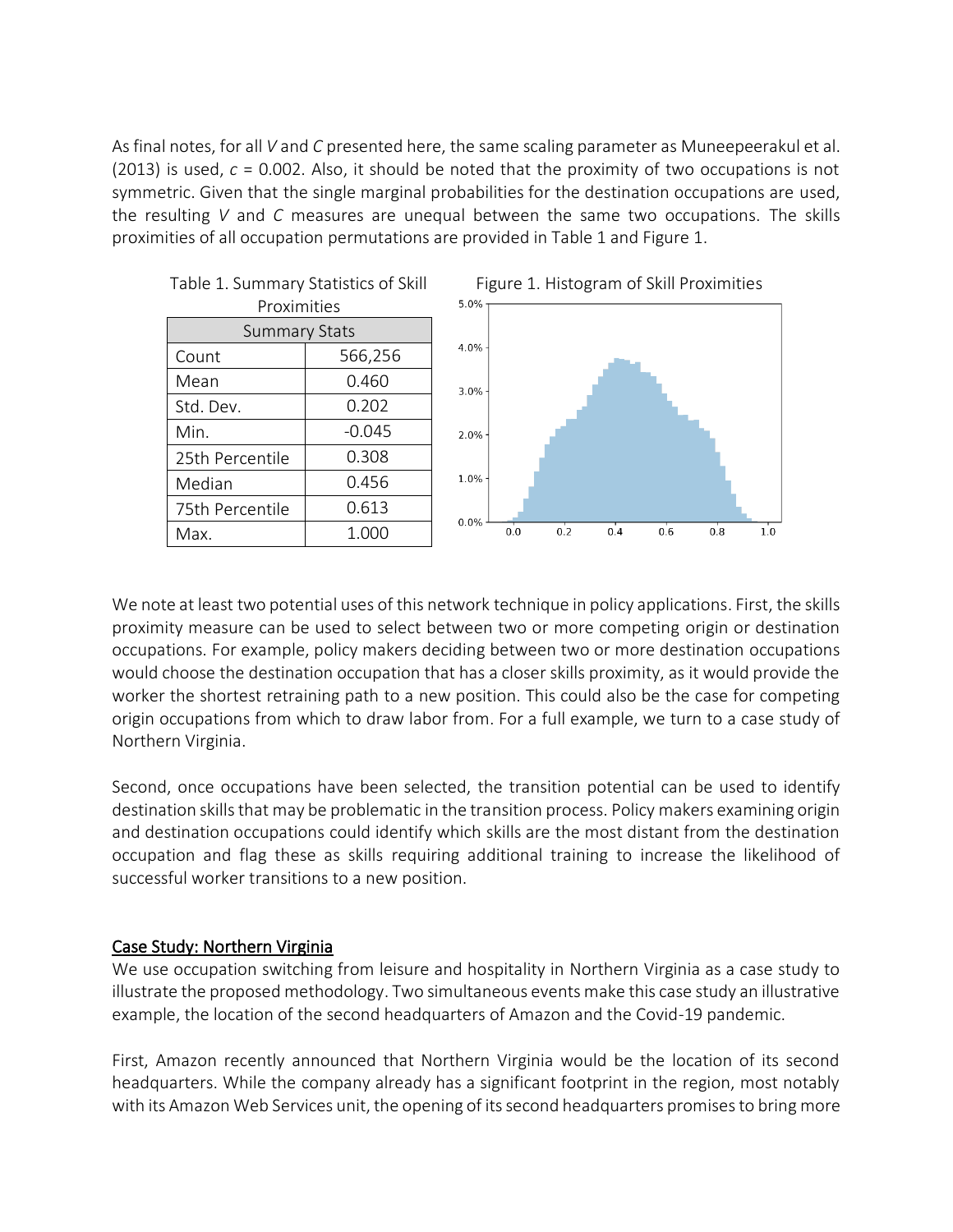than 25,000 well-paying technical and administration jobs. Technology workers were already scarce before the announcement, but since Amazon has begun to hire for computer related occupations, the availability of qualified labor has become scarcer.

Second, the covid-19 pandemic led to a rapid and dramatic decline in the region's leisure and hospitality employment. The Washington, D.C. region is a well-known tourist destination with numerous attractions and museums stemming from the presence of the federal government. Directly following the onset of the pandemic, employment in the region's leisure and hospitality sector declined by more than 155,000 workers, a 46.2 percent decline from April 2019 to April 2020. While the sector is recovering the pace of recovery has slowed as the pandemic has worn on. From September 2019 to September 2020, employment in the region's leisure and hospitality sector was down approximately 87,000 workers, a 25.9 percent year-over-year decline.

This local context provides the backdrop to identify the region's strengths and weaknesses. In 2020, the regional strength is a glut of workers stemming from mass layoffs from the covid-19 pandemic. It should be stressed that while this is identified as a strength, the enormous toll that these layoffs have taken is not underestimated. In this scenario, the dearth of technology workers is the regions weakness. That is, the region cannot find enough qualified workers for computerrelated occupations. It should also be noted that the strength of the industry in the region here is noted as a weakness, given that the region is unable to produce enough workers.

For the case study we examine the potential of retraining workers from an occupation with high unemployment to occupations with high demand. We use waiters and waitresses, SOC Code 35- 3031 as the origin occupation, and computer user support specialists, SOC Code 15-1151, and computer network support specialists, SOC Code 15-1152 as the destination occupations. We estimate the transition potential of waiters and waitresses to both destinations, comparing their proximities as a means of informing a potential policy decision.

As discussed, the first potential policy use is to examine two or more destination occupations. In the Northern Virginia case study, there are two destination occupations. The skills proximity of waiters and waitress to computer support specialists is 0.360. In comparison, the skills proximity index between waiters and waitresses and computer network support specialists is 0.241. Using the skills proximity index suggests that, between the two destination occupations sought, worker retraining programs attempting to fill the gap should choose computer user support specialists as the destination occupation for waiters and waitresses.

It is important to note that the skills proximity of both destination occupations to waiters and waitresses are more distant than the mean and the median. This suggests that the transition from waiters and waitresses, to either computer user support specialists or computer network support specialists, may be more difficult than the average occupation transition. The five closest occupations, along with the mean salaries and LQ's in the Washington, DC MSA for 2018 (which encompasses Northern Virginia) are provided for context.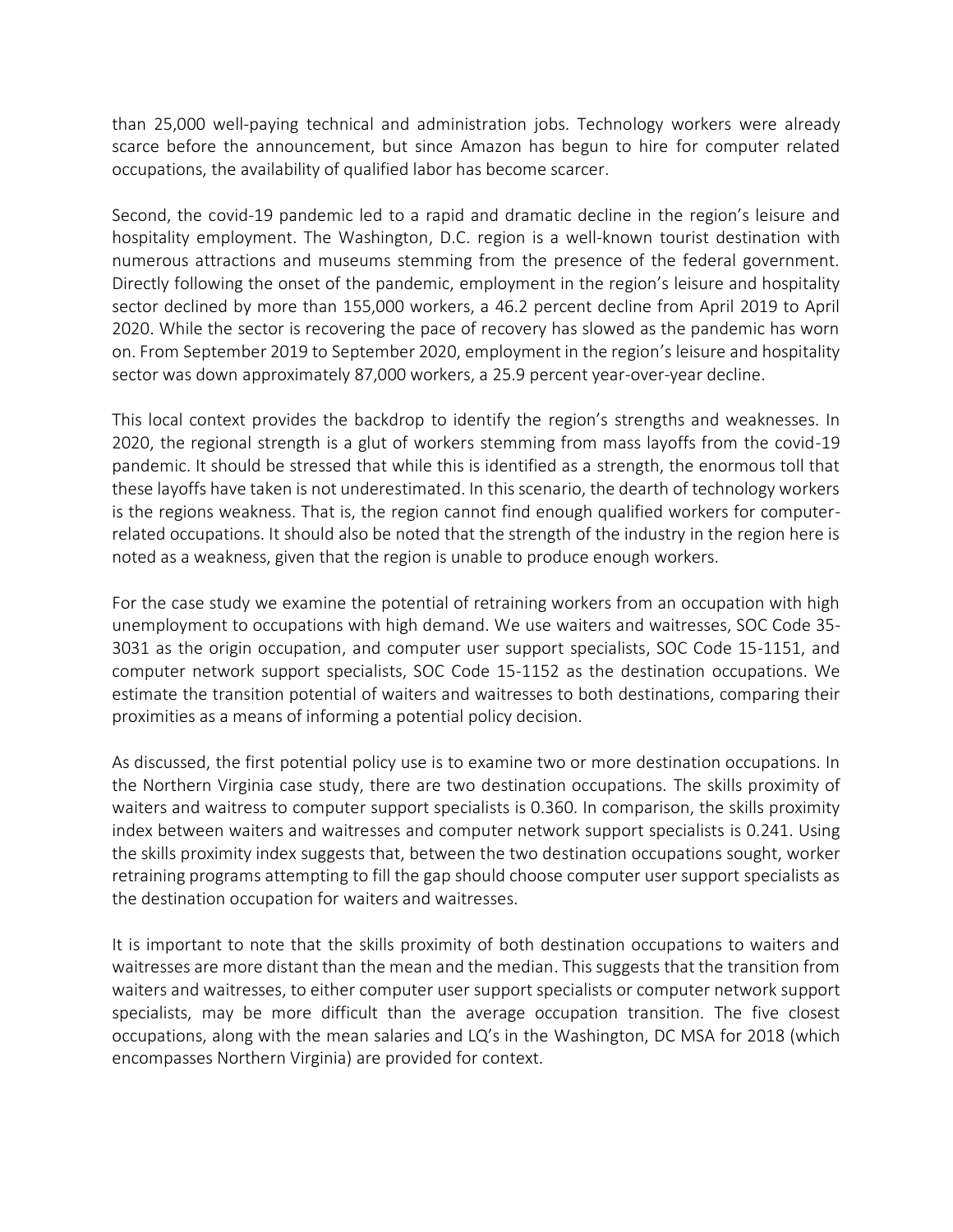| <b>Destination Occupation (SOC)</b>                                     | <b>Skills</b><br>Proximity | <b>Mean Annual</b><br>Salary* | <b>DC-MSA</b><br>LQ* |
|-------------------------------------------------------------------------|----------------------------|-------------------------------|----------------------|
| Dining Room and Cafeteria Attendants and Bartender<br>Helpers (35-9011) | 0.675                      | \$28,410                      | 1.25                 |
| Orderlies (31-1015)                                                     | 0.671                      | \$30,080                      | 0.72                 |
| Ushers, Lobby Attendants, and Ticket Takers<br>$(39-3031)$              | 0.663                      | \$25,000                      | 0.85                 |
| Food Servers, Nonrestaurant (35-3041)                                   | 0.654                      | \$27,880                      | 0.88                 |
| Crossing Guards (33-9091)                                               | 0.640                      | \$31,610                      | 0.87                 |

Table 2. Occupations Most Proximate to Waiters and Waitresses – Annual Salary and LQ in the DC MSA

\*2018 OES MSA

The second potential policy use of this tool is to identify skills in target occupations that may be problematic and thus require additional training. To find potentially problematic skills, we calculate the transition potentials for the specialized skills of waiters and waitresses as well as computer user support specialists. For illustration purposes, the specialty skills of the selected occupations are highlighted in the networks provided in Figure 2.





For policy purposes, the top and bottom transition potentials for each element needed to successfully be a computer user support specialist are provided in table 2. The transition potential measures the ease at which a waiter or waitress, given their skill set, could perform this skill. Given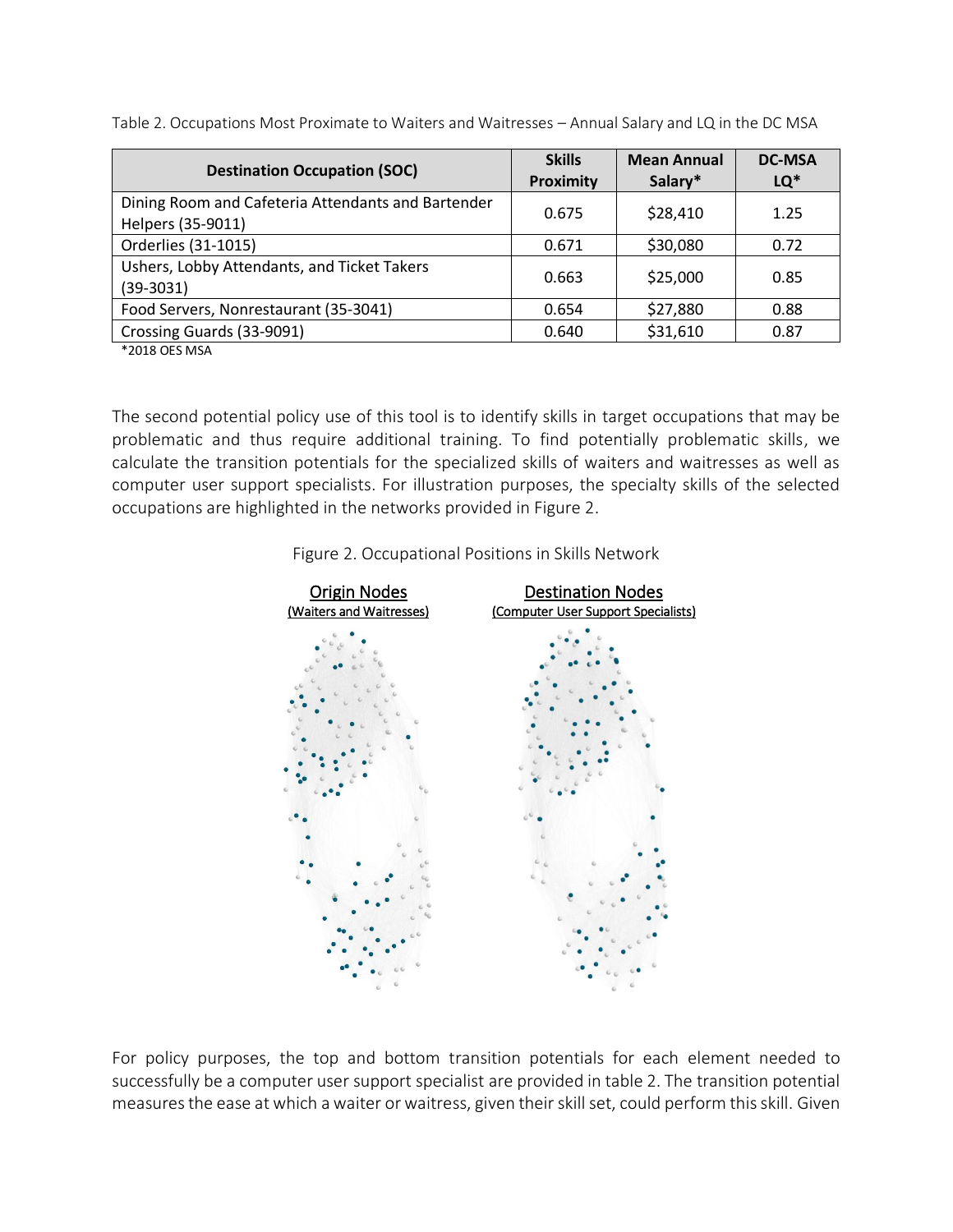this, skills that may be problematic are "mechanical" and "troubleshooting" skills, which have low V scores. These skills would likely require specific attention in a worker retraining program. In comparison, waiters and waitresses would be well positioned for the skills "oral comprehension" and "oral expression" required by computer support specialists. These skills represent strengths that waiters and waitresses already have that could be leveraged in a new position as a computer support specialist.

| Rank          | Element ID | <b>Element Name</b>          | Transition<br>Potentials |
|---------------|------------|------------------------------|--------------------------|
| $\mathbf{1}$  | 1.A.1.a.1  | Oral Comprehension           | 0.0153                   |
| $\mathcal{P}$ | 1.A.1.a.3  | Oral Expression              | 0.0153                   |
| 3             | 2.A.1.d    | Speaking                     | 0.0147                   |
| 4             | 2.A.2.c    | Learning Strategies          | 0.0136                   |
| 5             | 2.B.1.e    | Instructing                  | 0.0136                   |
| $\cdots$      | $\cdots$   | $\cdots$                     | $\cdots$                 |
| 44            | 2.B.3.i    | <b>Equipment Maintenance</b> | $-0.0171$                |
| 45            | 2.B.3.c    | <b>Equipment Selection</b>   | $-0.0173$                |
| 46            | 2.B.3.1    | Repairing                    | $-0.0176$                |
| 47            | 2.B.3.k    | Troubleshooting              | $-0.0177$                |
| 48            | 2.C.3.e.   | Mechanical                   | $-0.0177$                |

| Table 3. Transition Potentials from Waiters and Waitresses to Computer User Support Specialists |  |  |  |
|-------------------------------------------------------------------------------------------------|--|--|--|
|-------------------------------------------------------------------------------------------------|--|--|--|

# **Conclusions**

This paper has developed a methodology for identifying the skills proximity of two occupations. The analysis uses co-occurrence of skills at the MSA level to identify interdependence of skills and builds a network from these skills. The analysis then provides a method to locate occupations within the skills network and measure the transition potential and skills proximity of the two occupations. This methodology was developed with the goal of building a useful policy tool. First, the proposed tool works towards helping to select between competing occupations that may be considered in a worker-retraining program. Second, the proposed tool helps to identify skills in the origin and destination occupations that may help or hinder the occupational transition. Skills that may hinder the occupational transition may require additional consideration in the worker retraining work, while skills that may help can be used as confidence boosters.

After providing the framework, a case study for Northern Virginia is provided. The Northern Virginia region of the Washington D.C., MSA had two simultaneous events unfolds that led to an interesting policy application. First, the growth of Amazon's second headquarters resulted in a dearth of people qualified for computer-oriented occupations. Second, the covid-19 pandemic resulted in the unemployment of a large portion of the leisure and hospitality sector. Applying the policy tool developed to this situation suggested that the region would be better off retraining waiters and waitresses to computer user support specialists instead of computer network support specialists. Furthermore, the tool identified several skills required to be a successful computer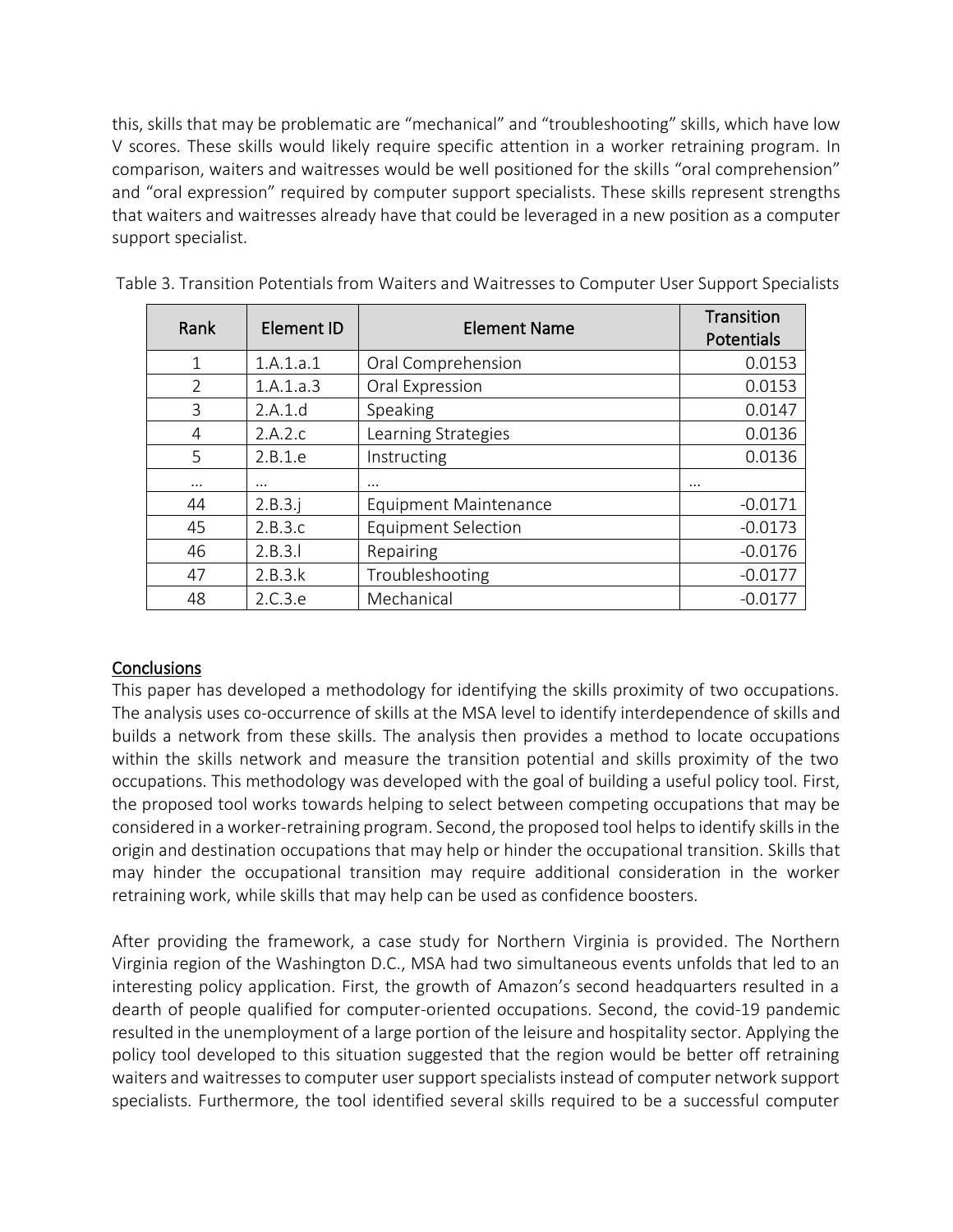user support specialist that are distant from the specialty skill-sets of waiters and waitresses, and thus may require additional training.

The demonstration of the tool suggests that abstract concepts from Complexity Theory are entirely applicable to real-world issues. While additional testing is needed, the policy tool developed would fit nicely into the tool-box of policy makers looking for insights into how to best transform their regional economies.

#### Funding

This publication was prepared by Shade T. Shutters at Arizona State University and Keith Waters at George Mason University using Federal funds awarded to the Trustees of Indiana University and as a sub-component under award number ED17HDQ3120040 from the U.S. Economic Development Administration, U.S. Department of Commerce. The statements, findings, conclusions, and recommendations are those of the author(s) and do not necessarily reflect the views of the Economic Development Administration or the U.S. Department of Commerce.

# References

Alabdulkareem, A.; Frank, M.R.; Sun, L.; AlShebli, B.; Hidalgo, C.; Rahwan, I. (2018). *Unpacking the polarization of workplace skills*. Science Advances 4(7): eaao6030.

Batty, M. (2005) *Cities and Complexity*. The MIT Press Cambridge, MA.

Essletzbichler, J. (2015). *Relatedness, Industrial Branching and Technological Cohesion in US Metropolitan Areas*. Regional Studies 49(5): 752-766.

Farinha, T.; Balland, P.-A.; Morrison, A.; Boschma, R. (2019). *What drives the geography of jobs in the US? Unpacking relatedness*. Industry and Innovation 26(9): 988-1022.

Frenken, K.; Van Oort, F.; Verburg, T. (2007) *Related Variety, Unrelated Variety and Regional Economic Growth*. Regional Studies 41(5): 685-697.

Hidalgo, C.A.; Hausman, R. (2009) *The Building Blocks of Economic Complexity*. Proc. Natl. Acad. Sci. U. S. A. 106: 10570-10575.

Hidalgo, C.; Balland, P.; Boschma, R.; Delgado, M.; Feldman, M.; Frenken, K.; Glaeser, E.; He, C.; Kogler, D.F.; Morrison, A.; Neffke, F.; Rigby, D.; Stern, S.; Zheng, S.; Zhu, S. (2018). *The Principal of Relatedness*. In *Unifying Themes in Complex Systems IX*, Morales, A.J., Gershenson, C., Braha, D., Minai, A.A., Bar-Yam, Y., Eds. Springer International Publishing: Cham; pp. 451-457.

Jackson, M. (2008). *Social and Economic Networks*. Princeton University Press. Princeton, New Jersey.